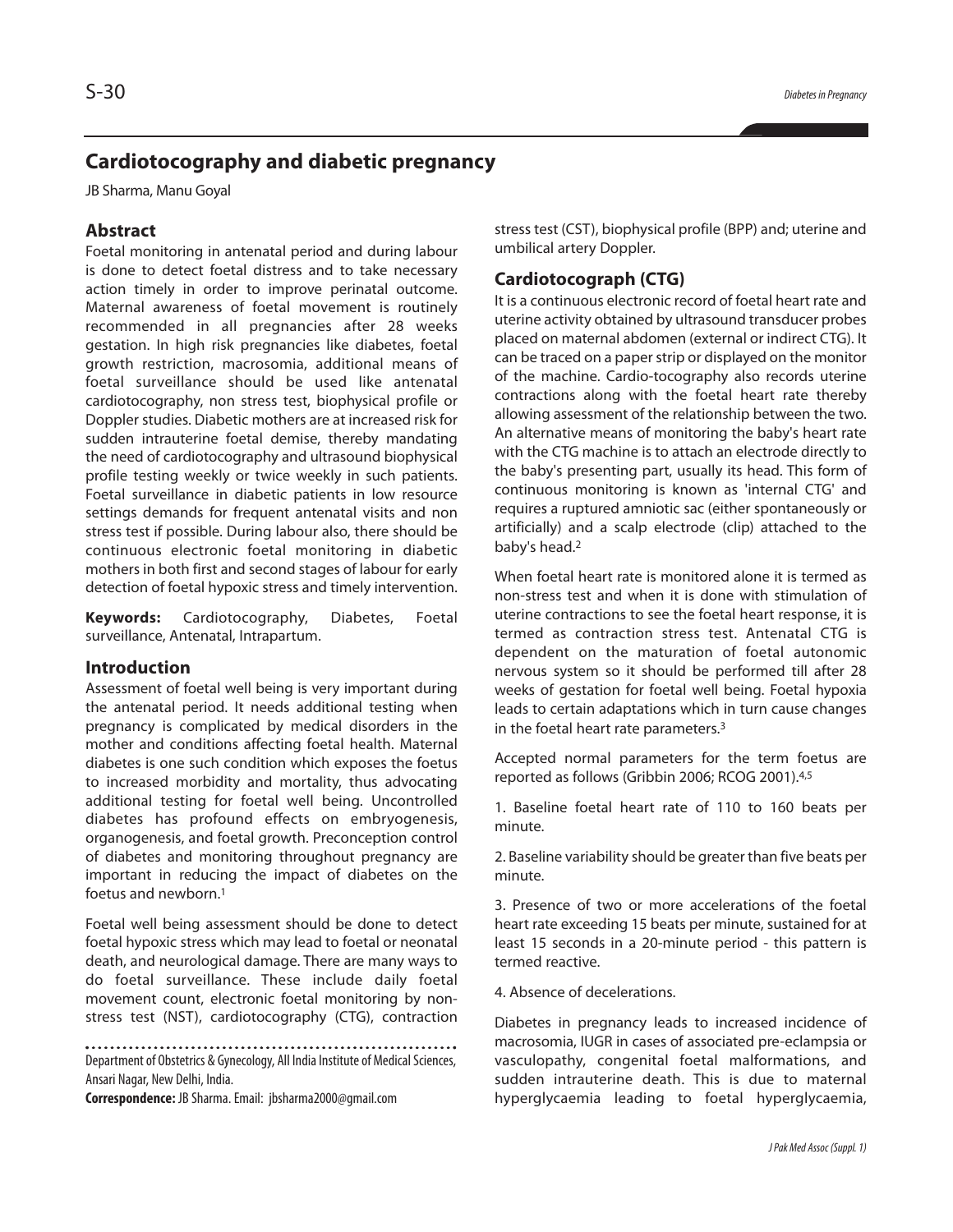# *Diabetes inPregnancy* S-31

hyperinsulinaemia, hypertriglyceridaemia and macrosomia. There is sudden foetal death in diabetic patients due to oxidative stress, foetal hypoxia and acidosis, and free radical injury. Data suggests that there is as much as five times increased risk of stillbirth and perinatal mortality in patients with insulin dependent diabetes than in the general population. Therefore, it demands for extra and additional testing to assess the foetal status thereby allowing for timely detection of foetal compromise. This is achieved by non stress test (NST) and biophysical profile repeated twice a week or every 72 hours. <sup>6</sup> No single test alone is sufficient for foetal surveillance. There should be a combination of subjective maternal counting of foetal movement, NST and

Table-1: Foetal monitoring in women with diabetic pregnancy.

ultrasound biophysical profile. A normal NST is predictive of good perinatal outcome for one week (provided the maternal-foetal condition remains stable), except in women with insulin dependent diabetes or with a postdates pregnancy, in which case NSTs are recommended at least twice weekly. There is consensus that women who require insulin for treatment of GDM should undergo twice weekly heart rate testing after 32 weeks. While in patients with nephropathy, vascuolpathy and foetal growth restriction, it should begin as early as 28 weeks gestation. A normal BPP score along with a reactive NST is an indication of foetal well-being. The BPP provides 2 points each for foetal breathing, movement, and foetal tone in 30 minutes and 2 points for normal amniotic fluid

| 1) DFMC                    | Daily                                                        | All patients                                                                         |
|----------------------------|--------------------------------------------------------------|--------------------------------------------------------------------------------------|
| 2) NST                     | twice weekly                                                 | Controlled IDDM- start at 32-34 weeks                                                |
|                            | Start at 28-32 weeks if                                      | IUGR, hypertension, Nephropathy, insulin requirement >100U/day, previous still birth |
| 3) Biophysical profile     | Weekly/twice weekly                                          |                                                                                      |
| 4) Doppler umblical artery | in early detection of IUGR, vasculopathy, IUGR, preeclampsia |                                                                                      |

Table-2: Antepartum classification of CTG: non stress test.<sup>9</sup>

| Parameter                                 | Normal NST<br>(Previously 'Reactive')                                                           | <b>Atypical NST</b><br>(Previously "Non-Reactive")                                | Abnormal NST<br>(Previously "Non-Reactive")                                                                                                                                    |
|-------------------------------------------|-------------------------------------------------------------------------------------------------|-----------------------------------------------------------------------------------|--------------------------------------------------------------------------------------------------------------------------------------------------------------------------------|
| <b>Baseline</b>                           | 110-160 bpm                                                                                     | 100-110 bpm<br>٠<br>٠<br>$>$ 160 bpm $<$ 30 min.<br>۰<br>Rising baseline          | Bradycardia < 100 bpm<br>Tachycardia > $160$ for $>$ 30 min.<br><b>Erratic baseline</b>                                                                                        |
| Variability                               | ٠<br>6-25 bpm (moderate)<br>$\leq$ 5 (absent or minimal) for<br>$< 40$ min.                     | $\leq 5$ (absent or minimal) for<br>$40 - 80$ min.                                | $\bullet$ < 5 for > 80 min.<br>$\geq$ 25 bpm $>$ 10 min.<br>Sinusoidal                                                                                                         |
| Decelerations                             | None or occasional variable<br>$< 30$ sec.                                                      | Variable decelerations<br>30-60 sec. duration                                     | Variable decelerations<br>$>60$ sec. duration<br>Late deceleration(s)                                                                                                          |
| <b>Accelerations</b><br><b>Term Fetus</b> | $\geq$ 2 accelerations with acme of<br>$\geq$ 15 bpm, lasting 15 sec.<br>$<$ 40 min. of testing | $\leq$ 2 accelerations with acme of<br>≥ 15 bpm, lasting 15 sec. in<br>40-80 min. | $\leq$ 2 accelerations with acme of<br>$\geq$ 15 bpm, lasing 15 sec. in<br>$>80$ min.                                                                                          |
| <b>Preterm Felus:</b><br>$(< 32$ weeks)   | $\geq$ 2 accelerations with acme of<br>$\geq$ 10 bpm, lasting 10 sec.<br>$<$ 40 min. of testing | $\leq$ 2 accelerations of $\geq$ 10 bpm.<br>lasting 10 sec. in 40-80 min.         | $\leq$ 2 accelerations of $\geq$ 10 bpm.<br>lasting 10 sec. in $>80$ min.                                                                                                      |
| <b>ACTION</b>                             | <b>FURTHER ASSESSMENT</b><br><b>OPTIONAL</b><br>based on total clinical picture                 | <b>FURTHER ASSESSMENT</b><br><b>REQUIRED</b>                                      | <b>URGENT ACTION REQUIRED</b><br>An overall assessment of the<br>situation and further investigation<br>with U/S or BPP is required. Some<br>situations will require delivery. |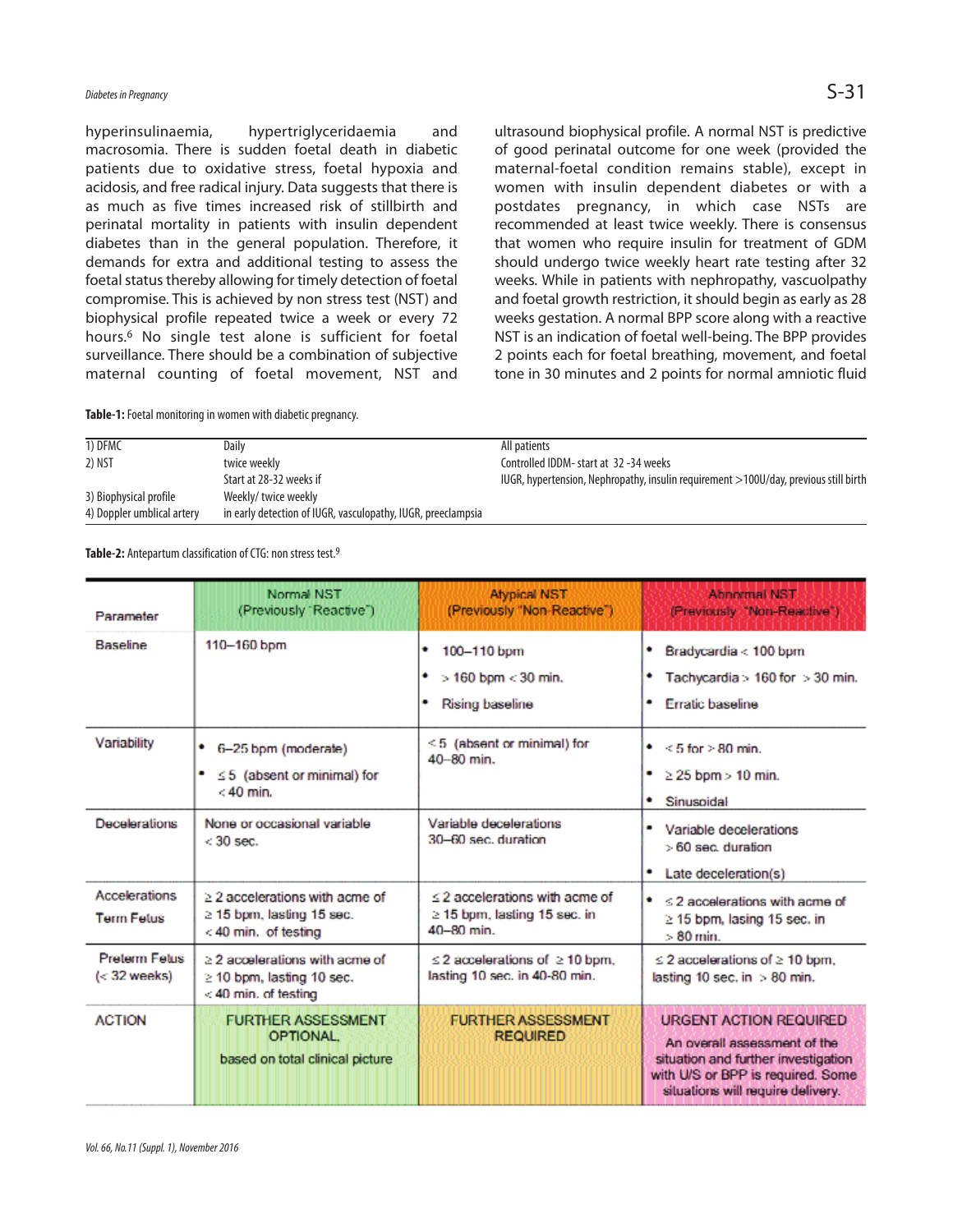Table-3: Classification of intrapartum Electronic foetal heart rate tracings (SOGC).<sup>9</sup>

|                      | Normal Tracing<br>Previously "Reassuring"                                                                                                                                                                                          | <b>Atypical Tracing</b><br>Previously "Non-reassuring"                                                                                                        | <b>Abnomal Tracing</b><br>Previously "Non-reassuring"                                                                                                                                                                                                                                                                                                                                                 |
|----------------------|------------------------------------------------------------------------------------------------------------------------------------------------------------------------------------------------------------------------------------|---------------------------------------------------------------------------------------------------------------------------------------------------------------|-------------------------------------------------------------------------------------------------------------------------------------------------------------------------------------------------------------------------------------------------------------------------------------------------------------------------------------------------------------------------------------------------------|
| <b>Baseline</b>      | 110-160 bpm                                                                                                                                                                                                                        | Bradycardia 100-110 bpm<br>Tachycardia > 160 for > 30 min<br>$to < 80$ min.<br>Rising baseline                                                                | Bradycardia < 100 bpm<br>Tachycardia > 160 for > 80 min.<br>Erratic baseline                                                                                                                                                                                                                                                                                                                          |
| Variability          | 6-25 bpm<br>$\leq 5$ bpm for $< 40$ min.                                                                                                                                                                                           | $\leq$ 5 bpm for 40-80 min.                                                                                                                                   | $\leq$ 5 bpm for $>$ 80 min.<br>$\geq$ 25 bpm for $>$ 10 min.<br>Sinusoidal                                                                                                                                                                                                                                                                                                                           |
| <b>Decelerations</b> | None or occasional<br>uncomplicated variables or<br>early decelerations                                                                                                                                                            | Repetitive $( \geq 3)$ uncomplicated<br>variable decelerations<br>Occasional late decelerations<br>Single prolonged deceleration<br>$>$ 2 min. but $<$ 3 min. | Repetitive (≥ 3)<br>complicated variables:<br>deceleration to $< 70$ bpm for $> 60$ secs.<br>loss of variability in trough or in baseline<br>biphasic decelerations<br>overshoots<br>slow return to baseline<br>baseline lower after deceleration<br>baseline tachycardia or bradycardia<br>Late decelerations $>50\%$ of contractions<br>Single prolonged deceleration $>$ 3 min. but<br>$< 10$ min. |
| <b>Accelerations</b> | Spontaneous<br>accelerations present<br>(FHR increases >15 bpm<br>lasting > 15 seconds<br>(<32 weeks' gestation<br>increase in the $FHR > 10$<br>bpm lasting >10 seconds)<br>Accelerations present with<br>fetal scalp stimulation | Absence of acceleration with fetal<br>scalp stimulation                                                                                                       | Usually absent*                                                                                                                                                                                                                                                                                                                                                                                       |
| <b>ACTION</b>        | EFM may be interrupted<br>for periods up to 30 min.<br>if maternal-fetal condition<br>stable and/or oxytocin<br>infusion rate stable.                                                                                              | Further vigilant assessment required,<br>especially when combined features<br>present.                                                                        | <b>ACTION REQUIRED</b><br>Review overall clinical situation, obtain<br>scalp pH if appropriate/prepare for delivery.                                                                                                                                                                                                                                                                                  |

\*Usually absent, but if accelerations are present, this does not change the classification of tracing.

volume. A total biophysical score of <4 is abnormal and suggestive of foetal compromise and increased risk of adverse outcome. People have also studied the role of Doppler umbilical blood flow measurement in women with GDM for foetal assessment with the main role being in growth restricted foetuses in diabetic women.<sup>2</sup> Type and frequency of foetal surveillance should be individualised depending on the severity of maternal hyperglycaemia or presence of other adverse factors (Table-1).

SOGC (Society of Obstetricians and Gynecologists of

Canada, 2007) suggests insulin-requiring GDM is one such condition where additional foetal surveillance both antenatally and intrapartum may be beneficial. SOGC has given classification of antepartum CTG or non-stress test as shown in Table-2.

ACOG (American College of Obstetricians and Gynecologists, 2014) recommends initiation of antenatal foetal testing at 32 to 36 weeks of gestation in diabetic pregnancy requiring insulin that are well controlled and are otherwise uncomplicated.